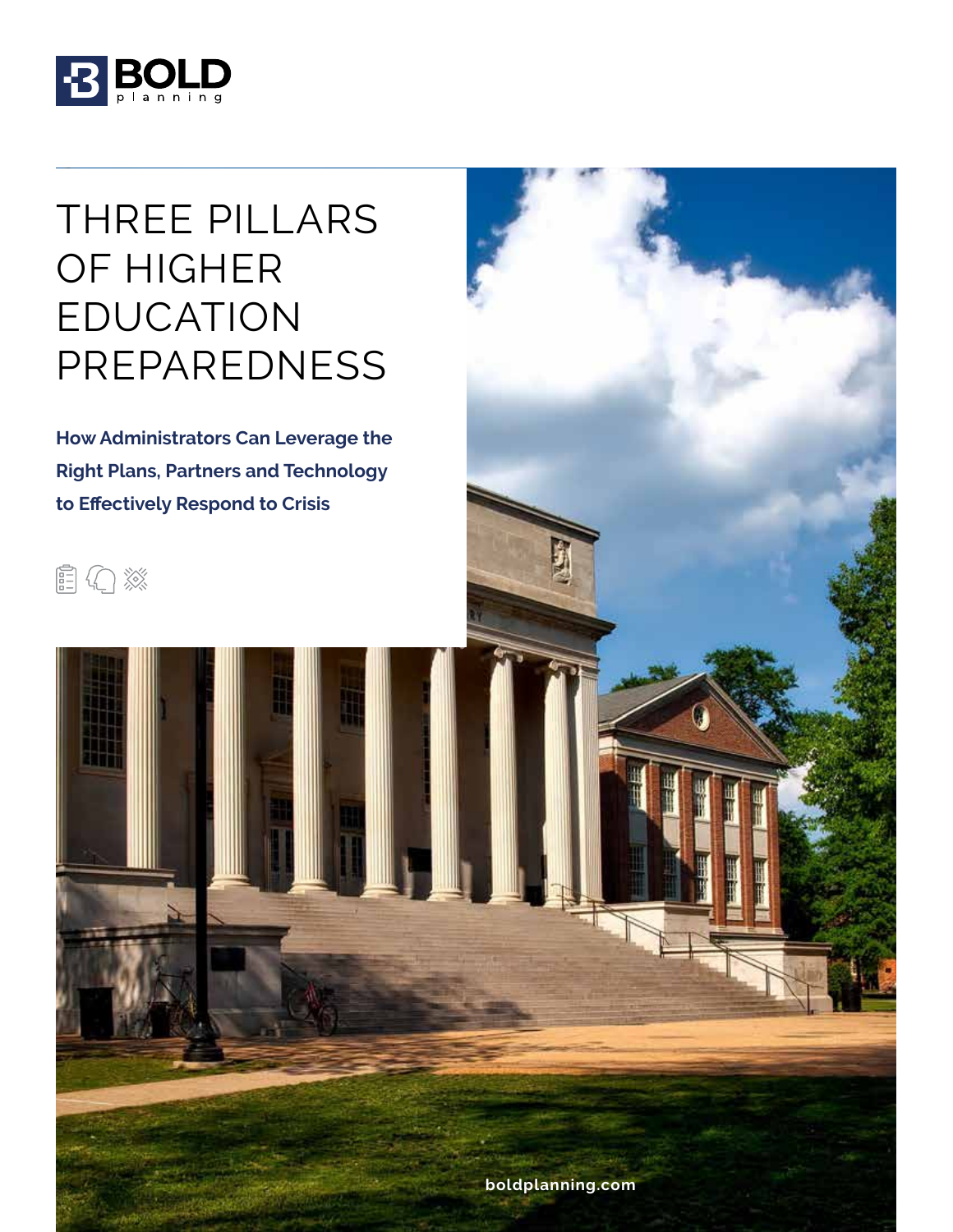### INTRODUCTION

# The start of the 2020-2021 school year has been like no other in history.

All across America, higher education administrators have been weighing how to manage campuses so that they are safe for all students, professors, and employees. Should you teach in the classroom or online (or both)? Do you allow for extracurricular programs such as greek life or sports? How does your health system prepare for an influx in potential COVID cases? And most importantly, at what point do you pivot your strategy due to the changing conditions such as a new wave of cases?

But while it might seem like we live in a coronavirus bubble, that is not the only risk American universities are grappling with. At the same time they must plan for the impact of hurricanes, wildfires, cyber attacks, depressed and lonely students, and riots or protests.

The bottom line is that most higher education institutions lack the proper preparedness, continuity, and resiliency planning needed to respond to and recover from these events that interfere with normal business operations. Ultimately, this makes it impossible to continue to operate efficiently and effectively under the stresses of major disruptions, most notably, a pandemic like COVID-19.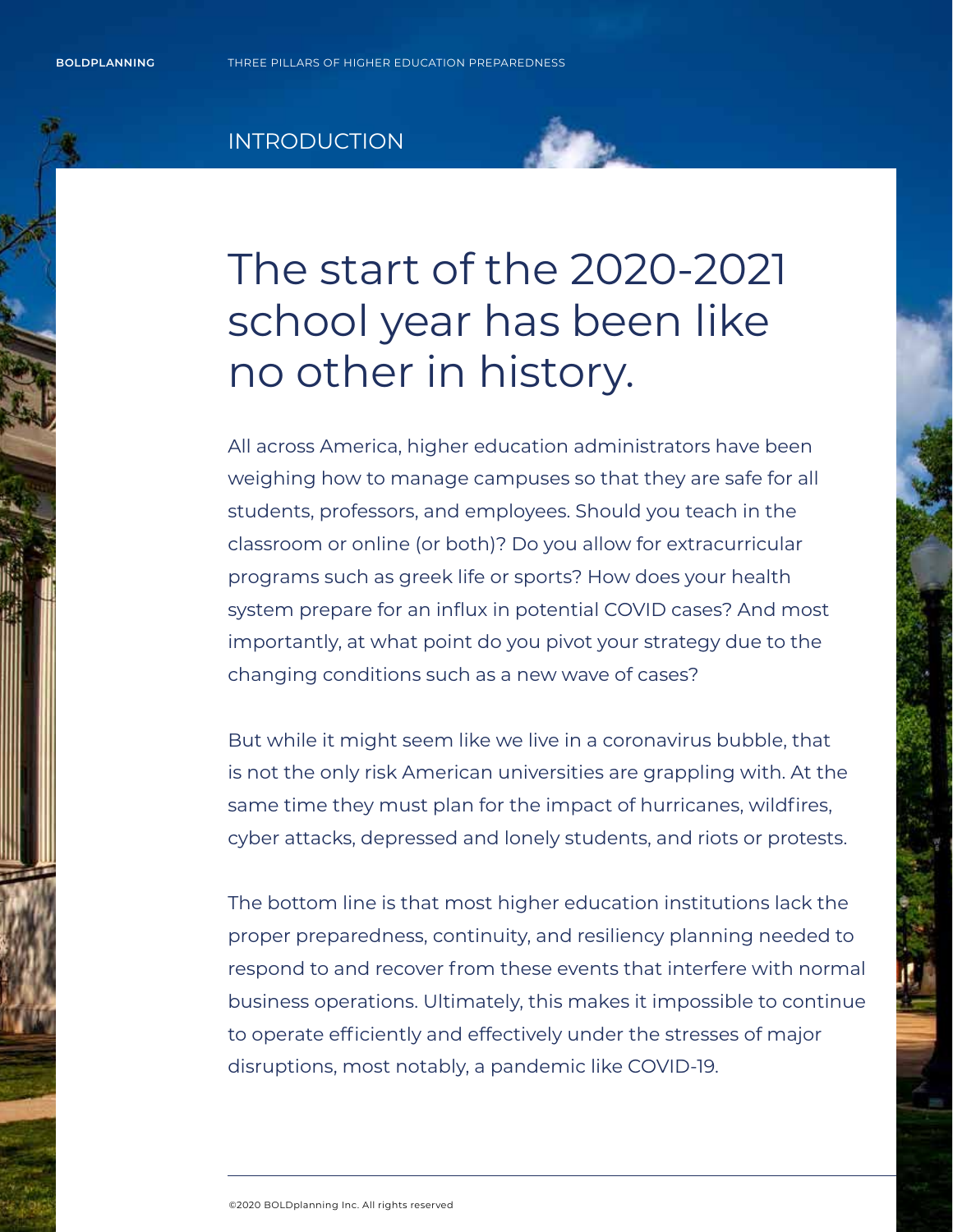# THREE PILLARS OF PREPAREDNESS

Mike Tyson famously once said, "Everybody has a plan until they get punched in the mouth." Do not use this piece of wisdom to belittle the value of proactive planning. Conversely, this emphasizes the importance of the right kind of active, agile planning.

The right plan can help ensure that universities can respond quickly and efficiently to unexpected events, preventing these disruptions from having monumental consequences on operations, and most importantly, human life.

In addition to the right plan, you need the right partners and technology actively supporting the development, maintenance and execution of your preparedness, continuity and resiliency programs.

This document is intended to guide administrators on how the right plan, partners and technology ensures that you can respond to and recover from urgent situations efficiently, without second-guessing or panicking.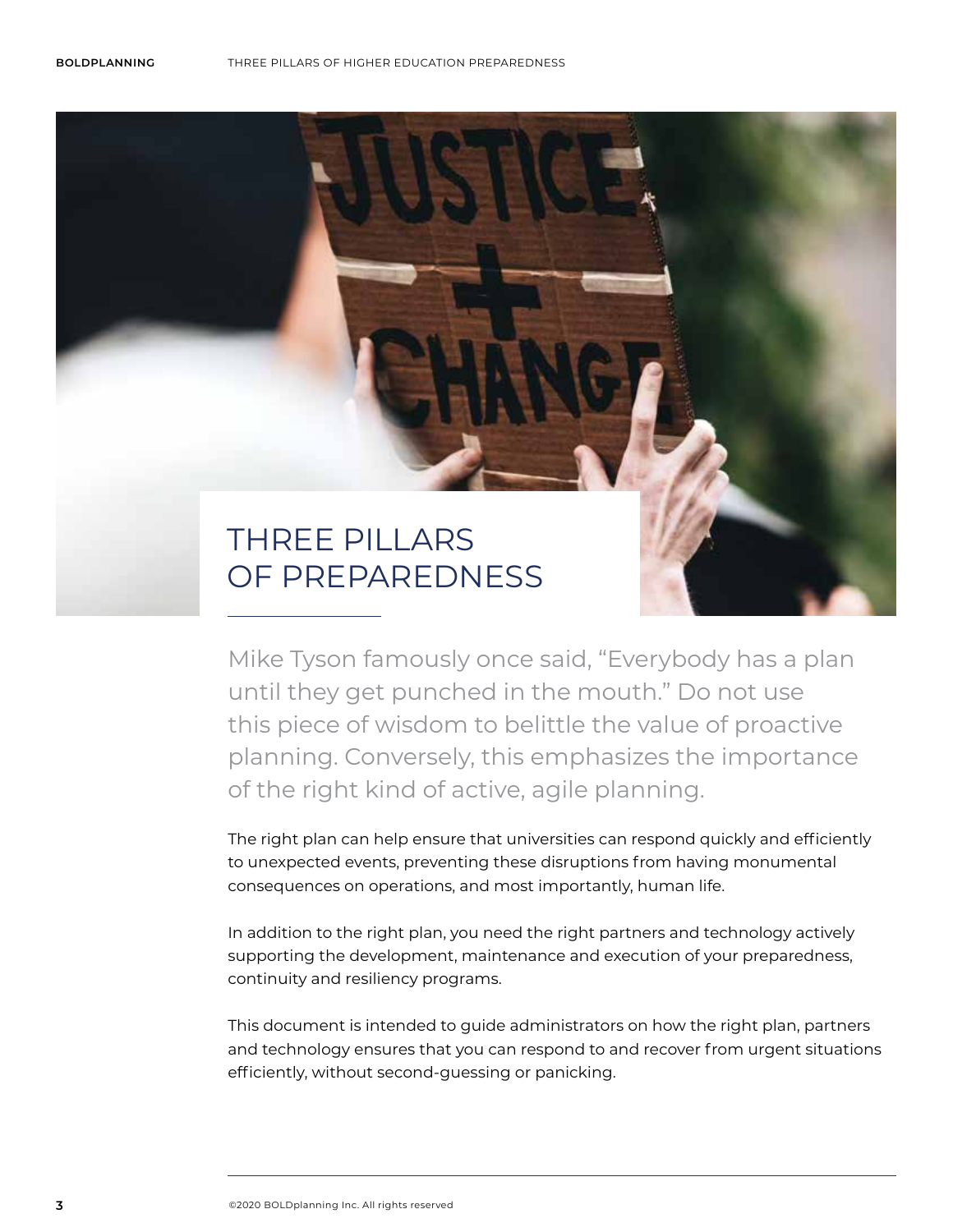

"Crisis will test any leader. When disaster strikes, the best institutions respond rather than react. The difference is subtle but significant. A reaction is a reflex; a response is a procedure."

**- Joel Peterson, Chairman, Jet Blue**

#### 同 PLANS

Some disruptions involve long-term trends that are widely discussed in the media or are prescheduled events, while others occur without any warning at all. Ultimately, disasters can strike at any time. Predicting the scale, magnitude and impact is impossible. But preparing for them is essential.

You must recognize that not all events can be prevented. Proper planning is essential to anticipate and detect the unexpected, while also maintaining or restoring balance when unavoidable events do interrupt normal operations.

Resiliency planning starts with the awareness of potential risks to your institution and is supported by a system of planning that ultimately enables rapid decision making amid uncertainty.

So what makes up the right emergency operations plans (EOP) and business continuity plans (BCP)?

First of all, let's explain the difference between the two plans given an emergency such as a fire. An EOP would define the actions that must be taken to immediately put out the fire. Whereas a BCP defines the actions that must be taken to recover from and rebuild after the fire.

Both EOP and BCPs can include the following to ensure organizations can quickly and efficiently respond in the face of threats such as COVID-19, natural disasters, or violence:

- **Action protocols**
- **<df>Communications plans**
- \$ **Financial provisions**
- **Employee roles and succession plans**
- **Facility lockdown & relocation options**
- **Tiered contingency and infrastructure guidelines**

These plans are complex, living documents that need to be maintained and updated to ensure that organizations can respond and recover from urgent situations efficiently without delay.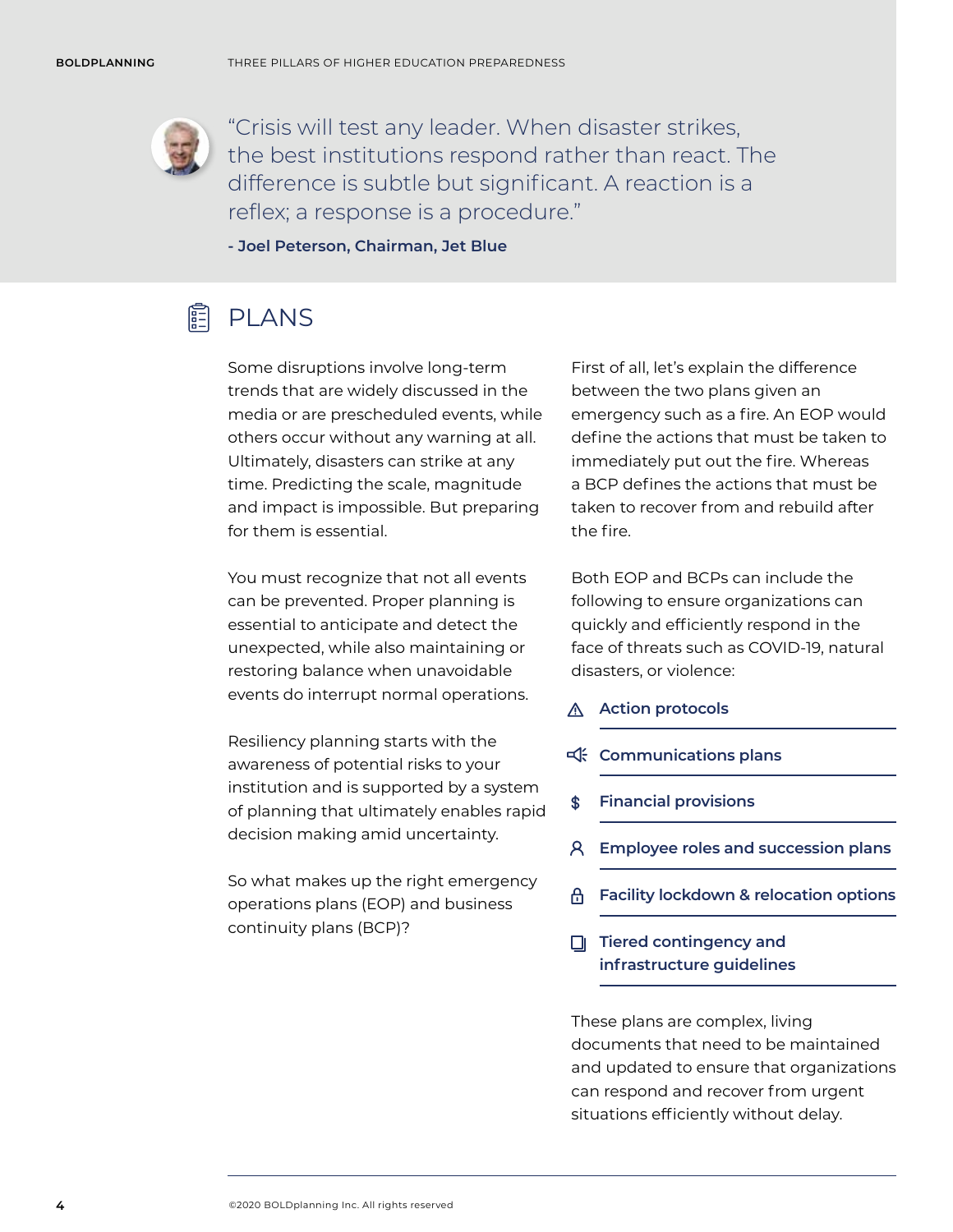## PARTNERS

Planning seems easy enough, right? But then why are so many of our colleges and universities unprepared? Why do so many of the plans fail when put to the test?

To cope with a crisis effectively, coordination is essential both within and outside of your organization. This coordination can become a source of solidarity and a potential source of relief during a crisis.

Let's take an EOP, which is intended to identify and respond to incidents by outlining the roles and responsibilities of staff, faculty, students, and other key stakeholders before, during, and after an incident.

Developing, maintaining, and exercising the plan empowers employees in an incident to act quickly and knowledgeably. Moreover, the EOP provides parents and other members of the community assurances that universities have established guidelines and procedures for responding to situations in a timely, proper, and effective way.

In crises characterized by uncertainty, leaders face problems that are unfamiliar and poorly understood. A small group of executives at an organization's highest level cannot collect information or make decisions quickly enough to respond effectively.

To create and continuously maintain the right plan, universities should look to rely on expert planners and actual responders. These partners can manage the planning process through organizational and forensic analysis, integrated plan development, and EOP strategy development based on your individual needs and abilities.

**They are experts in federal and state guidelines to ensure your plans are aligned with industry standards and consistent with accepted best practices.**

For most institutions, the coronavirus epidemic is a crisis unlike any other in recent history. Now more than ever, leaders need more than just a predefined response plan. They need a team of expert partners that also share their mindset and values to help them navigate the coronavirus pandemic and future crises.

For example, you need experts that understand how to secure and disperse funds associated with the CARES Act's Higher Education Emergency Relief Fund (HEERF). As with any active crisis, requirements are changing and deadlines are shifting. But it is critical that you know what you can secure, how you can allocate grant money, and the time frame in which funds need to be dispersed.

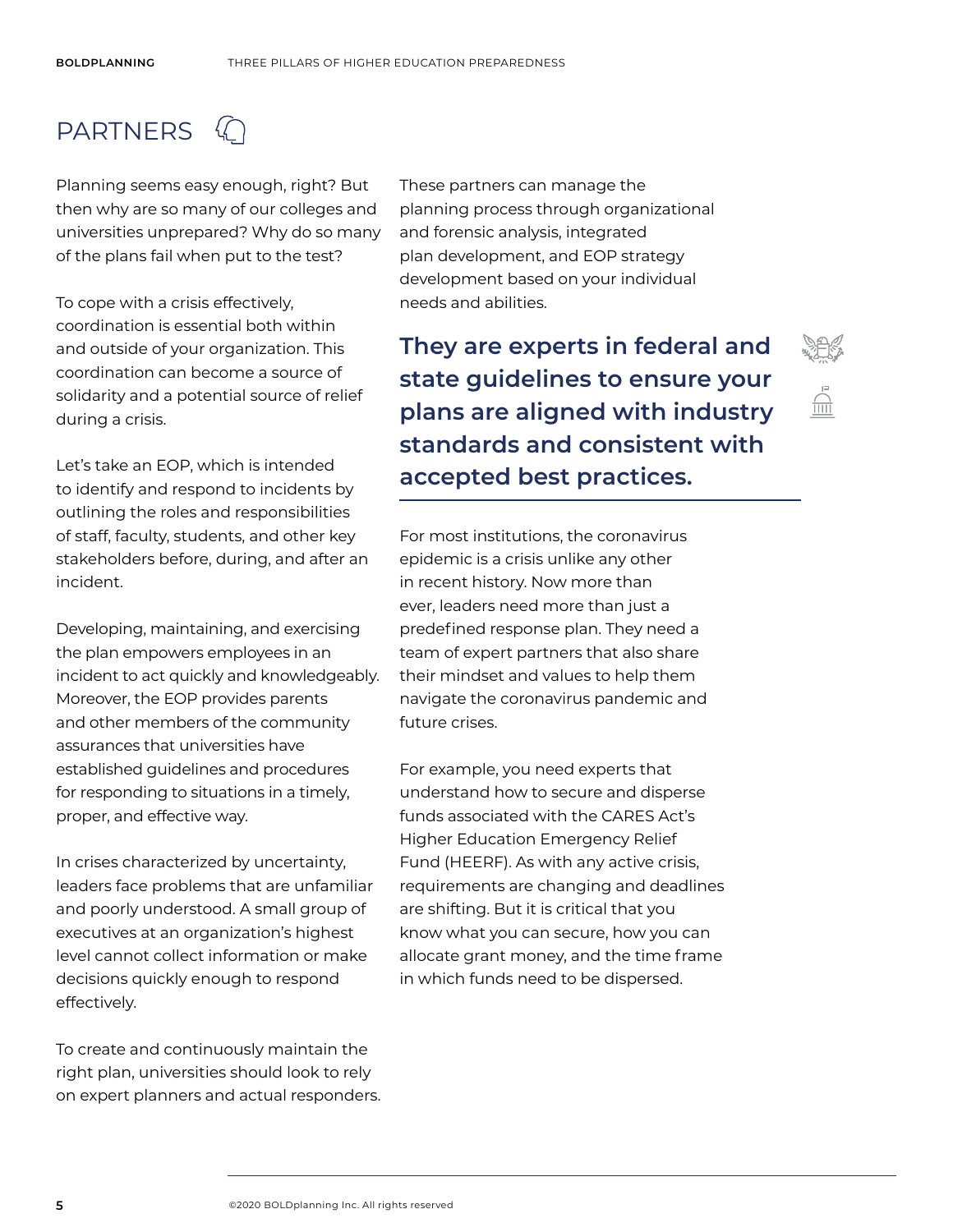## **※ TECHNOLOGY**

It was not that long ago that disaster management professionals handled crises primarily through printed plans, landlines and press conferences. Thankfully, over the past 15 years, technology has redefined continuity planning, emergency management and disaster communications.

In today's digital world, the most prepared and resilient organizations are moving away from human managed plans and processes. A sound business continuity or emergency ops plan must be updated on a regular basis.

Online software is a mission critical planning tool that guides administrators through each step of the BCP and EOP process.

These systems guide users through identifying your organization's actions and responsibilities to efficiently continue essential business functions during and after a disruption.

Here's how technology can help manage this process:

- **It makes the process easy to understand and highly efficient to maintain.**
- **It can track and monitor all version changes in your plan across internal and external stakeholders.**
- **It ensures a single source of truth for your entire stakeholder network, response team and community.**